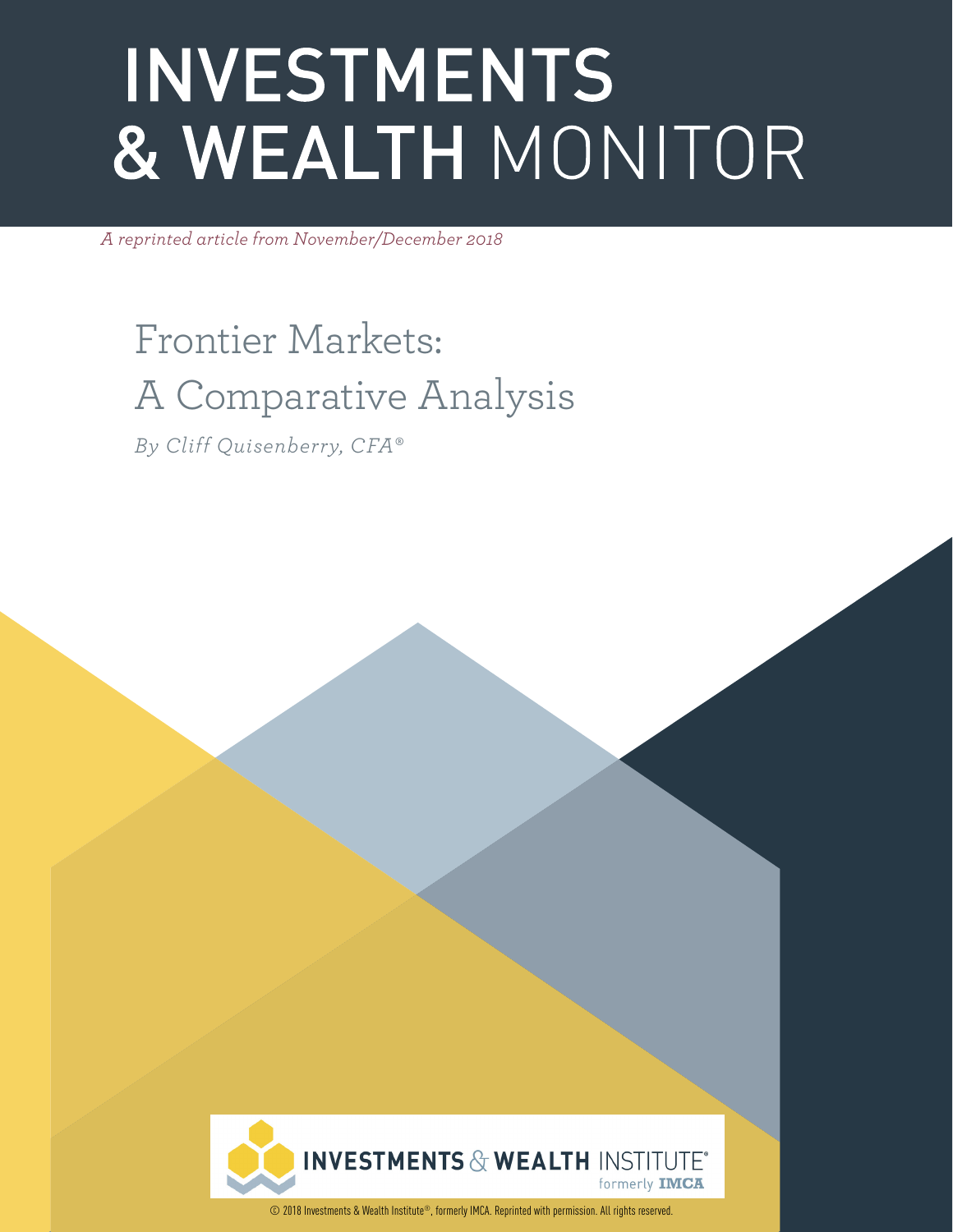# Frontier Markets: A Comparative Analysis

*By Cliff Quisenberry, CFA®*

merging-market investing has<br>grown substantially in the past<br>decades, but investors have yet<br>to widely adopt its amaller counterpart grown substantially in the past two decades, but investors have yet to widely adopt its smaller counterpart, frontier-market investing. Yet frontier markets share many positive attributes that have attracted long-term investors to emerging markets such as fastgrowing economies, relatively cheaper valuations, and a source of diversification to U.S. equity investments. However, frontier markets also exhibit unique characteristics and challenges that set them apart. For investors who have made the decision to invest in emerging markets as an asset class, understanding the similarities and differences, and the pros and cons, can help them decide what role, if any, frontier markets should play in their investment decision-making and allocation.

One of the difficulties in discussing frontier markets is that there is limited consensus among index providers and investors about what does and does not constitute a "frontier market" versus an "emerging market." When "emerging markets" as a term was first coined by the International Finance Corporation (IFC) in  $1981$ ,<sup>1</sup> they were defined as those countries that fell within the World Bank's "middle-income" and "low-income" categories based on gross national income (GNI) per capita. However, when the IFC introduced its frontier equity indexes in 1996, it became apparent that such a simplistic definition could not capture countries such as Qatar and United Arab Emirates

(UAE) that had GNI per capita measures greater than the United States but were considered frontier by most index providers until fairly recently.2 Instead, the main frontier index providers MSCI, FTSE Russell, and S&P Dow Jones<sup>3</sup> (formerly S&P/IFC) have various methods to define whether a country is a frontier, emerging, or developed market based upon criteria including foreign investor access, size and liquidity of the market, custody, and the results of consultations with institutional investors.

For the purpose of this article, a frontier market is defined as any country covered by the three index providers that is not defined as either developed or emerging by two of the three (see table 1).<sup>4</sup> For example, only one index provider, FTSE, includes Kuwait as an emerging market at this time, so it remains a frontier. Korea, on the other hand, is considered by two of the index providers as a developed market and so it is defined as such, and not emerging as defined by MSCI. This methodology provides 39 frontiers, 24 emerging, and 25 developed countries as a reasonable set for comparison. However, there exist many more frontier countries with their own stock exchanges than the 39 defined as frontier here, from Armenia and Bhutan to Papua New Guinea and Uruguay, to name a few. The CIA Factbook lists 120 stock exchanges in the world,<sup>5</sup> but even this is not a complete list. Including exchanges simply not covered by the CIA, and adding countries that are members of regional stock exchanges but do not

have one of their own,<sup>6</sup> the number of countries with access to a stock exchange exceeds 150, of which more than half would be considered frontier.

One driver of investor interest in emerging-market equities has been the prospect of capturing the growth of these markets' underlying economies. In that regard, the average frontier country shares similar growth prospects as its larger emerging-market counterpart, and both beat the developed markets by a good margin (see figure  $1$ ).<sup>7</sup> In fact, of the top 20 fastest-growing economies in the world, 16 would fall within a broad definition of a frontier country, of which 12 have a functioning stock exchange or access to a regional one.<sup>8</sup> Of the remainder, three are emerging markets (India, Philippines, and China) and one is Brunei Darussalam, a wealthy and developed country.9 Each of these 20 is projected to grow real gross domestic product (GDP) at the rate of at least 6 percent annually for the next five years.

Investors may be attracted to investing in fast-growing economies, but there is a general lack of evidence from academic research or empirical studies to support the relationship of a country's aggregate stock market performance to its GDP growth. However, an argument can be made, at the very least, that fastergrowing economies provide a richer opportunity set for selective investors to find companies with earnings that do directly benefit from faster economic development. A case in point are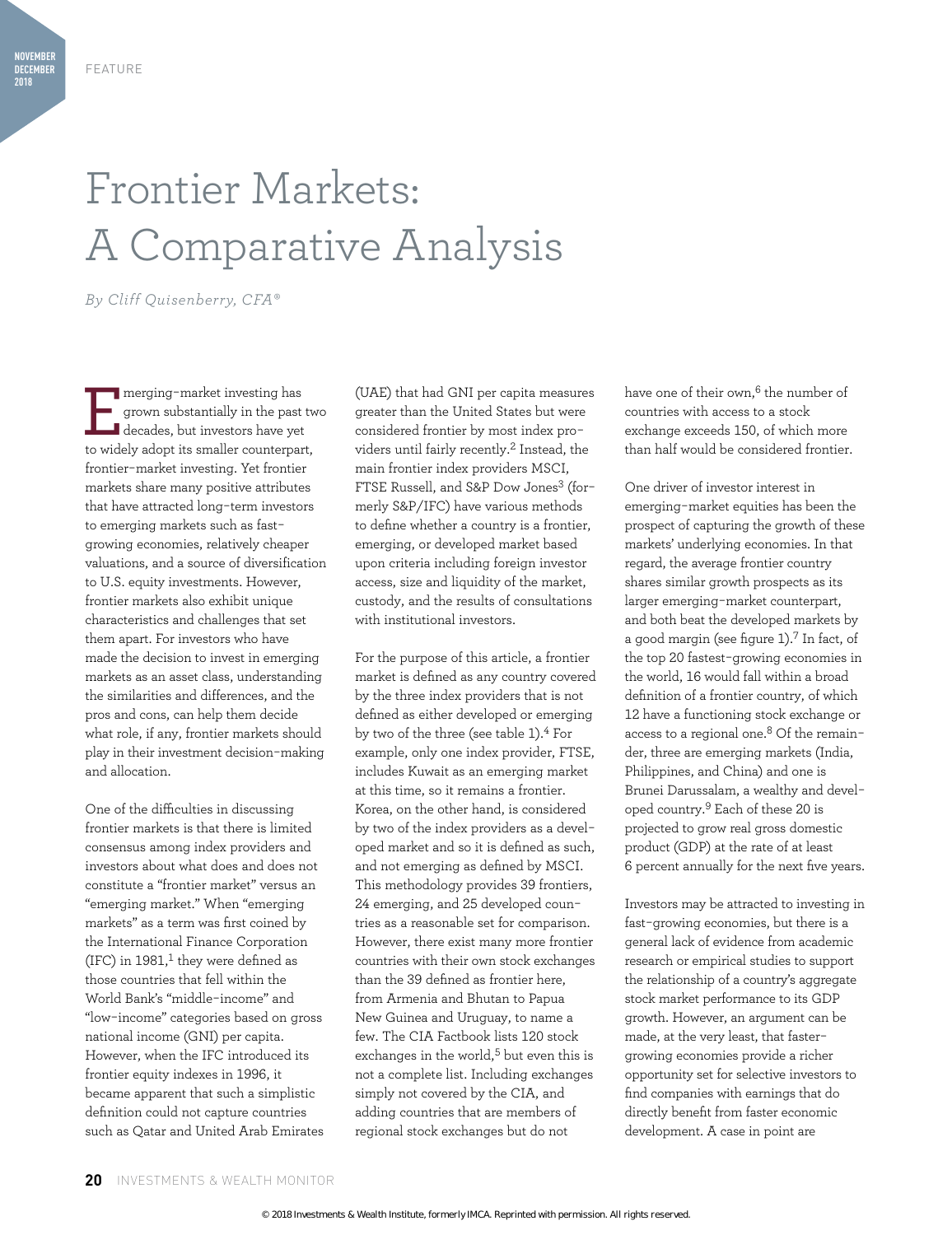**NOVEMBER DECEMBER 2018**

# COUNTRY CATEGORIZATION BY THE MAJOR INDEX PROVIDERS

**Table 1**

| Frontier (39)              |              |              | Emerging (24)     |                                                                                                                                                                                                                                                                                                                                                                                                                                                                                                                                      |              |                          | Developed (25)    |                      |             |              |            |  |  |
|----------------------------|--------------|--------------|-------------------|--------------------------------------------------------------------------------------------------------------------------------------------------------------------------------------------------------------------------------------------------------------------------------------------------------------------------------------------------------------------------------------------------------------------------------------------------------------------------------------------------------------------------------------|--------------|--------------------------|-------------------|----------------------|-------------|--------------|------------|--|--|
|                            | <b>FTSE</b>  | <b>MSCI</b>  | S&P<br><b>DJI</b> |                                                                                                                                                                                                                                                                                                                                                                                                                                                                                                                                      | <b>FTSE</b>  | <b>MSCI</b>              | S&P<br><b>DJI</b> |                      | <b>FTSE</b> | <b>MSCI</b>  | S&P<br>DJI |  |  |
| Argentina <sup>a</sup>     | ✓            | ✓            | ✓                 | Brazil                                                                                                                                                                                                                                                                                                                                                                                                                                                                                                                               | ✓            | ✓                        | ✓                 | Australia            | ✓           | ✓            | ✓          |  |  |
| Bahrain                    | ✓            | ✓            | ✓                 | Chile                                                                                                                                                                                                                                                                                                                                                                                                                                                                                                                                | $\checkmark$ | ✓                        | $\checkmark$      | Austria              | ✓           | $\checkmark$ | ✓          |  |  |
| Bangladesh                 | ✓            | ✓            | ✓                 | China                                                                                                                                                                                                                                                                                                                                                                                                                                                                                                                                | ✓            | ✓                        | ✓                 | Belgiumb             | ✓           | ✓            | ✓          |  |  |
| Botswanaf                  | ✓            |              | ✓                 | Colombia                                                                                                                                                                                                                                                                                                                                                                                                                                                                                                                             | ✓            | ✓                        | ✓                 | Canada               | ✓           | ✓            | ✓          |  |  |
| Bulgariaf                  | ✓            |              | ✓                 | Czech Republic                                                                                                                                                                                                                                                                                                                                                                                                                                                                                                                       | ✓            | ✓                        | ✓                 | Denmark              | ✓           | ✓            | ✓          |  |  |
| Burkina Faso <sup>c</sup>  | J            |              |                   | Egypt                                                                                                                                                                                                                                                                                                                                                                                                                                                                                                                                | J            | ✓                        | ✓                 | Finland              | ✓           | J            | ✓          |  |  |
| Cote d'Ivoire <sup>c</sup> | ✓            | ✓            | ✓                 | Greece                                                                                                                                                                                                                                                                                                                                                                                                                                                                                                                               | ✓            | ✓                        | ✓                 | France               | ✓           | ✓            | ✓          |  |  |
| Croatia                    | $\checkmark$ | $\checkmark$ | ✓                 | Hungary                                                                                                                                                                                                                                                                                                                                                                                                                                                                                                                              | $\checkmark$ | ✓                        | ✓                 | Germany              | ✓           | ✓            | ✓          |  |  |
| Cyprus                     | ✓            |              | ✓                 | India                                                                                                                                                                                                                                                                                                                                                                                                                                                                                                                                | ✓            | ✓                        | ✓                 | Hong Kong            | ✓           | ✓            | ✓          |  |  |
| Ecuador                    |              |              | ✓                 | Indonesia                                                                                                                                                                                                                                                                                                                                                                                                                                                                                                                            | ✓            | ✓                        | ✓                 | Ireland              | ✓           | ✓            | ✓          |  |  |
| Estonia                    | ✓            | ✓            | ✓                 | Malaysia                                                                                                                                                                                                                                                                                                                                                                                                                                                                                                                             | ✓            | ✓                        | ✓                 | Israel               | ✓           | ✓            | ✓          |  |  |
| Ghanaf                     | J            |              | ✓                 | Mexico                                                                                                                                                                                                                                                                                                                                                                                                                                                                                                                               | ✓            | ✓                        | ✓                 | Italy                | $\sqrt{2}$  | J            | ✓          |  |  |
| Jamaica <sup>f</sup>       |              | ℐ            | ✓                 | Pakistan                                                                                                                                                                                                                                                                                                                                                                                                                                                                                                                             | ✓            | ✓                        | ✓                 | Japan                | ✓           | ✓            | ✓          |  |  |
| Jordan                     | ✓            | ✓            | ✓                 | Peru                                                                                                                                                                                                                                                                                                                                                                                                                                                                                                                                 | ✓            | ✓                        | ✓                 | Korea                | ✓           |              | ✓          |  |  |
| Kazakhstan                 | ✓            | ✓            | ✓                 | Philippines                                                                                                                                                                                                                                                                                                                                                                                                                                                                                                                          | ✓            | ✓                        | ✓                 | Luxembourgb          | ✓           | ✓            | ✓          |  |  |
| Kenya                      | ✓            | ✓            | ✓                 | Poland <sup>d</sup>                                                                                                                                                                                                                                                                                                                                                                                                                                                                                                                  | ✓            | ✓                        | ✓                 | Netherlands          | ✓           | ✓            | ✓          |  |  |
| Kuwait                     |              | ✓            | ✓                 | Qatar                                                                                                                                                                                                                                                                                                                                                                                                                                                                                                                                | ✓            | ✓                        | ✓                 | New Zealand          | ✓           | ✓            | ✓          |  |  |
| Latvia                     | ✓            |              | ✓                 | Russia                                                                                                                                                                                                                                                                                                                                                                                                                                                                                                                               | ✓            | ✓                        | ✓                 | Norway               |             | J            | ✓          |  |  |
| Lebanon                    |              | ✓            | ✓                 | Saudi Arabia <sup>e</sup>                                                                                                                                                                                                                                                                                                                                                                                                                                                                                                            | ✓            | ✓                        | ✓                 | Portugal             | ✓           | ✓            | ✓          |  |  |
| Lithuania                  | ✓            |              | ✓                 | South Africa                                                                                                                                                                                                                                                                                                                                                                                                                                                                                                                         | ✓            | ✓                        | ✓                 | Singapore            | ✓           | ✓            | ✓          |  |  |
| Macedonia                  | ✓            |              |                   | Taiwan                                                                                                                                                                                                                                                                                                                                                                                                                                                                                                                               | ✓            | ✓                        | ✓                 | Spain                | ✓           | ✓            | ✓          |  |  |
| Malta                      | J            |              |                   | Thailand                                                                                                                                                                                                                                                                                                                                                                                                                                                                                                                             | $\checkmark$ | $\overline{\mathcal{L}}$ | ✓                 | Sweden               | J           | J            | ✓          |  |  |
| Mauritius                  | ✓            | ✓            | ✓                 | Turkey                                                                                                                                                                                                                                                                                                                                                                                                                                                                                                                               | ✓            | ✓                        | ✓                 | Switzerland          | ✓           | ✓            | ✓          |  |  |
| Morocco                    |              | ✓            | ✓                 | U.A.E.                                                                                                                                                                                                                                                                                                                                                                                                                                                                                                                               |              |                          | ✓                 | United Kingdom       |             |              |            |  |  |
| Namibia                    |              |              | ✓                 |                                                                                                                                                                                                                                                                                                                                                                                                                                                                                                                                      |              |                          |                   | <b>United States</b> | ✓           | ✓            |            |  |  |
| Nigeria                    | ✓            | ✓            | ✓                 |                                                                                                                                                                                                                                                                                                                                                                                                                                                                                                                                      |              |                          |                   |                      |             |              |            |  |  |
| Oman                       | ✓            | ✓            | ✓                 | $\sqrt{\phantom{a}}$ Denotes that country is covered by that index provider as a stand-alone index                                                                                                                                                                                                                                                                                                                                                                                                                                   |              |                          |                   |                      |             |              |            |  |  |
| Palestinef                 | J            |              |                   | a. MSCI currently includes Argentina as a Frontier but will upgrade to Emerging effective June 2019.<br>b. FTSE combines Belgium and Luxembourg.<br>c. Cote d'Ivoire is home of the regional exchange Bourse Régionale des Valeurs Mobilières (BRVM) that includes stocks from<br>Burkina Faso, Benin, Guinea-Bissau, Mali, Niger, Senegal, and Togo. Both MSCI and FTSE include a company domiciled in<br>Senegal as an index constituent, FTSE includes another from Burkina Faso. Both list them under Cote d'Ivoire/Ivory Coast. |              |                          |                   |                      |             |              |            |  |  |
| Panamaf                    |              | ℐ            | ✓                 |                                                                                                                                                                                                                                                                                                                                                                                                                                                                                                                                      |              |                          |                   |                      |             |              |            |  |  |
| Romania                    | ✓            | J            | ✓                 |                                                                                                                                                                                                                                                                                                                                                                                                                                                                                                                                      |              |                          |                   |                      |             |              |            |  |  |
| Senegal <sup>c</sup>       | √            | ✓            |                   |                                                                                                                                                                                                                                                                                                                                                                                                                                                                                                                                      |              |                          |                   |                      |             |              |            |  |  |
| Serbia                     | $\checkmark$ | J            |                   |                                                                                                                                                                                                                                                                                                                                                                                                                                                                                                                                      |              |                          |                   |                      |             |              |            |  |  |
| Slovakia                   | ✓            |              | ✓                 | d. Poland was upgraded to Developed status by FTSE in September 2018 but remains defined as an Emerging market by both<br>MSCI and S&P Dow.<br>e. Saudi Arabia, designated a "stand-alone" market by MSCI, S&P Dow Jones, and FTSE, is included as Emerging because all<br>three index providers have announced its upgrade to Emerging effective in 2019.                                                                                                                                                                           |              |                          |                   |                      |             |              |            |  |  |
| Slovenia                   | $\checkmark$ | J            | ✓                 |                                                                                                                                                                                                                                                                                                                                                                                                                                                                                                                                      |              |                          |                   |                      |             |              |            |  |  |
| Sri Lanka                  | ✓            | ✓            | ✓                 |                                                                                                                                                                                                                                                                                                                                                                                                                                                                                                                                      |              |                          |                   |                      |             |              |            |  |  |
| Trinidadf                  |              |              | ✓                 | f. MSCI covers these markets in their "stand-alone" indexes.                                                                                                                                                                                                                                                                                                                                                                                                                                                                         |              |                          |                   |                      |             |              |            |  |  |
| Tunisia                    | ✓            | ✓            | ✓                 | Source: S&P DJI denotes S&P Dow Jones Indexes' S&P Frontier BMI, S&P Emerging BMI, and S&P Developed BMI indexes.<br>FTSE denotes FTSE Russell's FTSE Frontier Index, FTSE Emerging Index, and FTSE Developed Index. MSCI denotes the MSCI                                                                                                                                                                                                                                                                                           |              |                          |                   |                      |             |              |            |  |  |
|                            |              |              |                   |                                                                                                                                                                                                                                                                                                                                                                                                                                                                                                                                      |              |                          |                   |                      |             |              |            |  |  |

consumer-facing companies operating in countries where economic growth can mean increasingly wealthier consumers, a burgeoning middle class, and higher earnings growth for these companies. Faster economic growth, shared broadly by a country's population, should

Vietnam Zambia ✓

> improve GDP per capita and increase the spending power of the consumers in that country. When comparing the average frontier economy to the average emerging-market economy over time, frontiers are outpacing their larger counterparts on this measure (see figure 2).

*Frontier Market Index, MSCI Emerging Markets Index, and MSCI World Index.*

This makes sense because many of the frontier countries are starting from a much lower base of development. The path of development, and its potential translation into investment opportunity, is in essence what investors in frontier and emerging markets are attempting to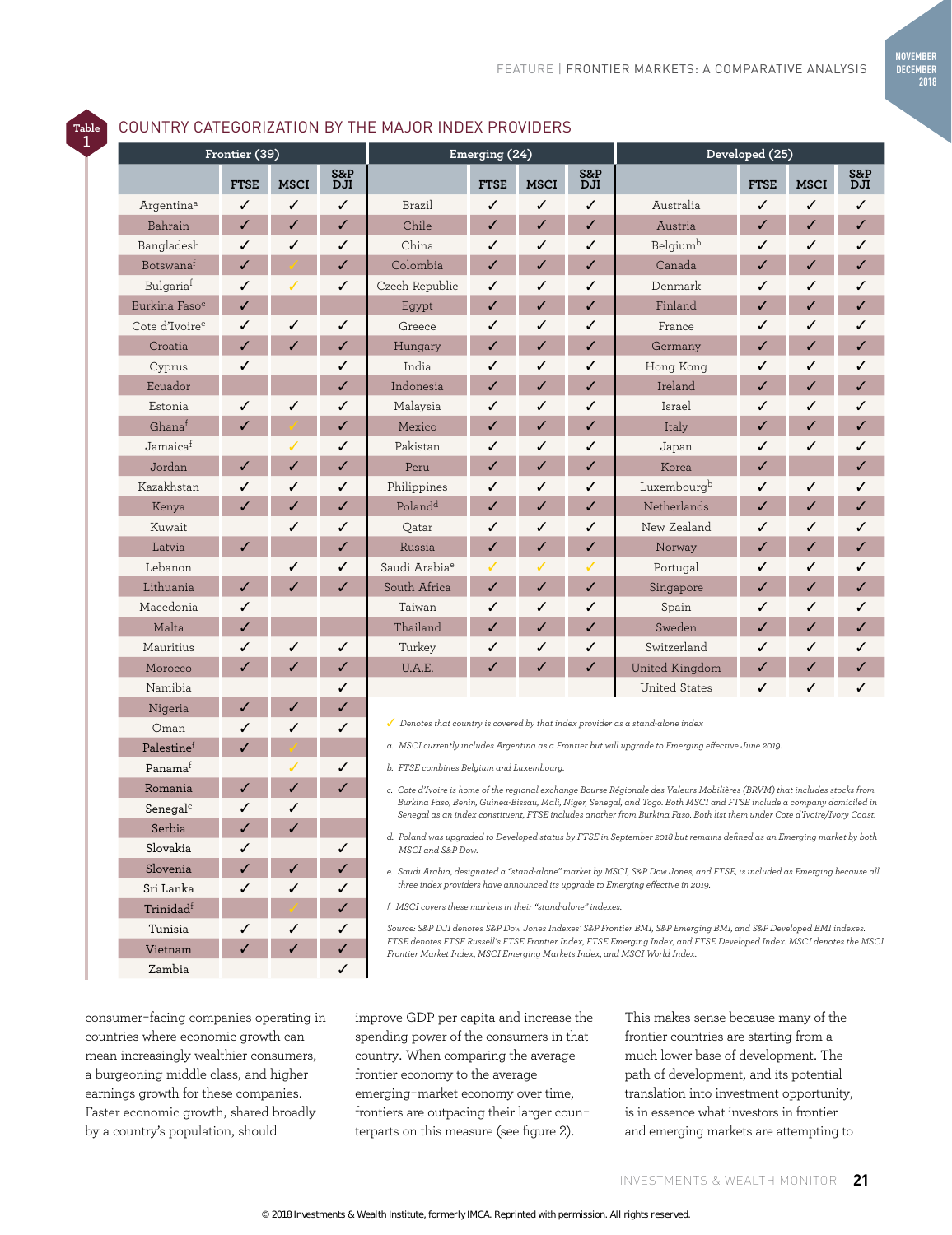**1**

#### **Figure FIVE-YEAR FORECASTED ANNUAL REAL GDP GROWTH, 2019–2023**



*Source: World Economic Outlook Database April 2018, http://www.imf.org/external/pubs/ft/weo/2018/01/weodata/index.aspx. Average country compounded annualized growth rates within respective Frontier, Emerging, and Developed groups.* 



*Source: World Economic Outlook Database April 2018, http://www.imf.org/external/pubs/ft/weo/2018/01/weodata/index. aspx. Base period is 2003. Cumulative percentage growth in average country GDP per capita within respective Frontier, Emerging, and Developed groups.*



*Source: Average Annual Rate of Change of the Urban Population by Country, 2020–2030, United Nations, Department of Economic and Social Affairs, Population Division (2018). World Urbanization Prospects: The 2018 Revision, Online Edition, https://population.un.org/wup/Download/Files/WUP2018-F06-Urban\_Growth\_Rate.xls. Average country compounded annualized growth rates within respective Frontier, Emerging, and Developed groups.* 

capture from these developing economies. One measure of development is a country's urbanization, or percentage of the population that lives within an urban area. As the urban population grows, there are benefits that can support growth of GDP per capita. For example, as a population shifts from the informal sectors of the economy to the formal, such as from small-scale farming toward manufacturing jobs in the cities, higher and more stable household incomes are likely to result. This, in turn, can increase demand for housing, services, and consumer goods that create further economic value. Indeed, frontier countries are forecasted to have a high rate of growth in their urban populations in the next decade (see figure 3).

One challenge to the linkage between a country's stock market performance and its underlying economic growth is related to the similar question of whether a growth stock is a good investment. The answer depends on whether the market already has priced that growth into its valuation. Valuing a country is different than valuing a stock using a price-to-earnings (P/E) ratio, but a country's ratio of total market capitalization to its GDP, known as the "Buffett ratio," provides a similar measure on a macro level. The average Buffett ratio of the frontiers is substantially lower than those of the emerging and developed markets (see figure 4). Low Buffett ratios can indicate early stages or low levels of equity-market development, but they also can signal relative value. This is particularly true of frontier markets where there may be few listed companies. In addition, comparing the MSCI index level P/E ratios shows that frontier and emerging markets look relatively less expensive than developed markets (see figure 5). This is just one point in time, but this typically has been the case for the frontiers.

Another rationale for investing in frontier and emerging markets is to provide diversification of investment returns. In this case, frontiers lead emerging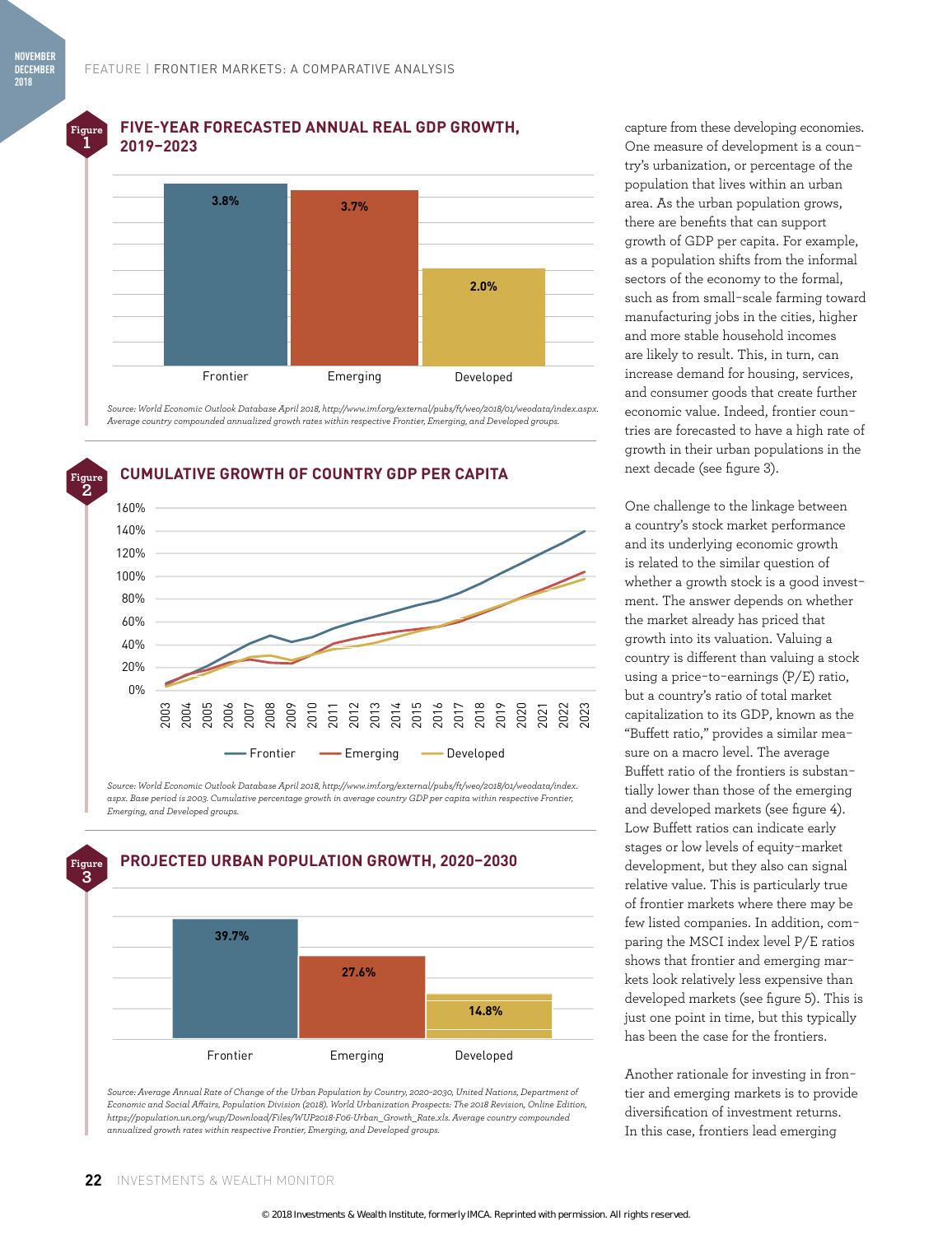markets as a source of diversification for U.S. investors. Over the five years ending June 2018, the MSCI Frontier Market Index had a correlation coefficient of 0.43 to the S&P 500 based on monthly returns versus the MSCI Emerging Markets Index correlation coefficient of 0.63 to the S&P 500 for the same period. A comparison of rolling correlations of the key MSCI global indexes to the S&P 500 shows that frontiers have consistently had a lower correlation coefficient to the U.S. market compared to the emerging and developed markets (see figure 6). It is true that correlations of these global indexes generally have declined as a group as the impact of the global financial crisis has receded. Part of this is explained by the fact that the global financial crisis caused markets to both dramatically drop and then rebound relatively in tandem in the period from roughly June 2008 through June 2011, causing a temporary rise in correlations.10 The other part of the explanation is that from about June 2011 until very recently, the U.S. stock market rallied strongly, leaving most international equity indexes far behind and lowering their correlations to the S&P 500. However, even when comparing frontiers to the emerging markets, frontiers demonstrate similar correlations to emerging markets as they have exhibited to the S&P 500 for most of the time period (see figure 7). This implies that frontiers truly are relatively independent compared to their larger counterparts, whether they are U.S. stocks, developed international, or even emerging markets.

In general, frontier-market economies tend to be less integrated with the global economy than emerging-market economies and relatively more affected by country-specific factors such as political crises, natural disasters, debt problems, and currency risk. In addition, because they are not widely held in the portfolios of large foreign institutional investors and do not have billions of dollars in exchange-traded fund (ETF) assets tracking them, frontiers tend to be more

## **BUFFETT RATIO: MARKET CAP TO GDP**

**Figure**



*Source: World Economic Outlook Database April 2018, http://www.imf.org/external/pubs/ft/weo/2018/01/weodata/index. aspx. Average country market capitalization to GDP ratio within respective Frontier, Emerging, and Developed groups and the U.S. market capitalization as of June 30, 2018, calculated using Bloomberg company-level market capitalization of 40,334 stocks with minimal trading volume. GDP data are 2017 U.S. dollar GDP from the International Monetary Fund.*



*Source: Bloomberg calculated trailing P/E ratios as of June 30, 2018, using constituents of the MSCI Frontier Markets Index, MSCI Emerging Markets Index, MSCI EAFE Index, and S&P 500.* 

![](_page_4_Figure_9.jpeg)

*Source: Monthly Net Total returns in USD for the MSCI Frontier Markets Index, MSCI Emerging Markets Index, and MSCI World ex-US Index. Correlation calculated monthly on a 60-month rolling basis from July 2004 to June 2018 versus the S&P 500 Total Return Index.*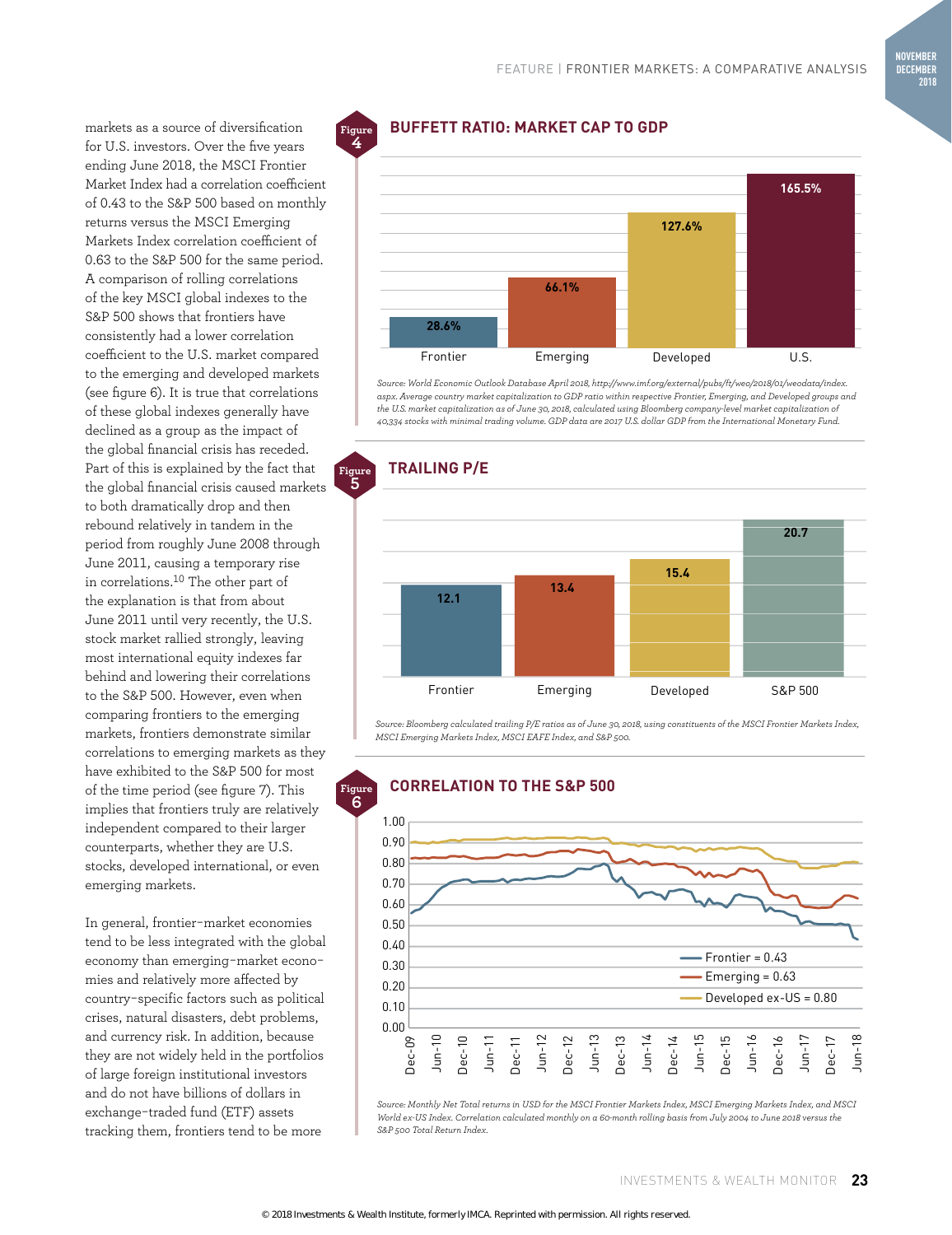**Figure 8**

#### **Figure CORRELATION OF FRONTIER TO EMERGING MARKETS**

![](_page_5_Figure_3.jpeg)

*Source: Correlation calculated monthly on a 60-month rolling basis from July 2004 to June 2018 of using monthly Net Total returns in USD for the MSCI Frontier Markets Index versus the S&P 500 Total Return Index.* 

### **AVERAGE CROSS CORRELATION AMONG COUNTRIES**

![](_page_5_Figure_6.jpeg)

*Source: Average within respective group of the pairwise correlations of monthly returns in USD of the MSCI Net Total Return country indexes from July 2013 through June 2018.*

![](_page_5_Figure_8.jpeg)

*Source: Average of country current account as a percent of GDP within their respective groups, 2018 using forecasts from Fitch Solutions.* 

insulated from the vagaries of fund flows moving in and out. To put this in perspective, consider the following: The two largest ETFs tracking emerging markets, Vanguard's VWO and iShares' EEM, have combined assets of more than \$90 billion; the two largest ETFs tracking frontier markets, iShares FM and Invesco's FRN, have combined assets of less than \$600 million.<sup>11</sup> These are just some of the differences that can explain why frontiers do and should behave more independently. In fact, this is apparent even when comparing frontier markets to themselves. When looking at the pairwise correlations, or cross correlations, of individual frontiercountry indexes to each other, a simple average of these correlations is about half of that of the emerging markets (see figure 8). In other words, frontiers are on average about half as correlated to each other as the average emergingmarket country is correlated to its peers.

Frontiers may not be as exposed to the same factors as emerging or developed markets—none of the frontiers have yet to have specific trade tariffs imposed on them—but the same factors that make them behave more independently also contribute to their unique risks. For example, concerns about Argentina's current account balance and external debt caused the Argentine peso to decline 55 percent year-to-date through September 2018, significantly affecting the country's stock market for foreign investors. Indeed, the growth of frontiermarket economies from consumption and investment also has meant many have larger current account deficits as a percentage of GDP than their larger counterparts, which can contribute to increased currency risk (see figure 9).<sup>12</sup>

But currency risk in emerging markets also can be severe. For example, Turkey's lira has declined 37 percent year-todate through September 2018 due to concerns about runaway inflation. Despite these extreme examples, on average, currencies in frontier markets have been less volatile than those of the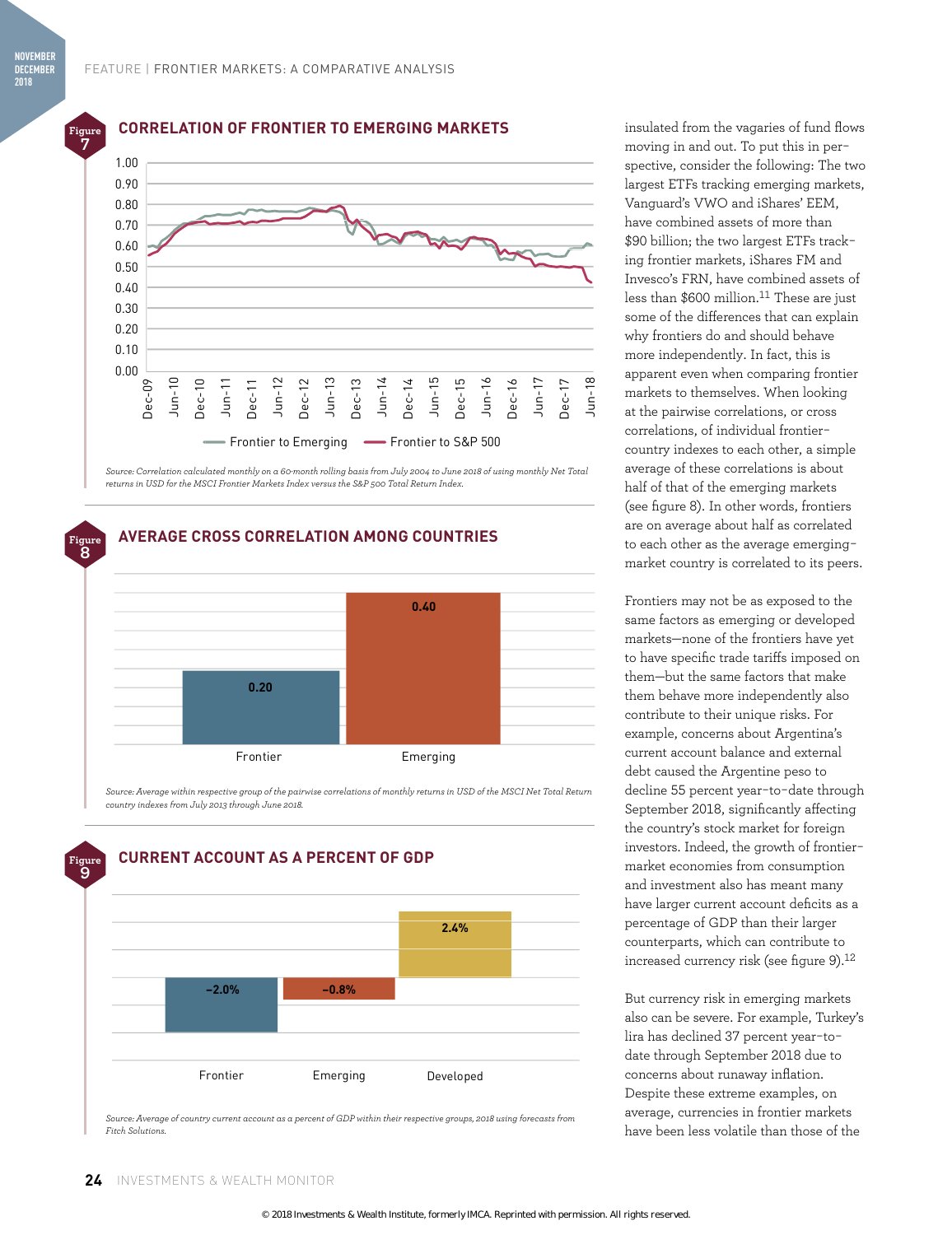emerging markets in the recent five-year period (see figure 10).<sup>13</sup> These figures are impacted by the fact that many frontier countries use the U.S. dollar or the euro as their currencies, or tightly manage to them, while only a handful of emerging-market countries have this advantage. And many of the currencies of both frontier- and emerging-market countries are heavily managed by their central banks, which can understate volatility until they are forced to devalue. This happened in frontiers Kazakhstan, Nigeria, and Zambia over this period but also occurred in emerging China and Egypt, as well as others.

These and other sources of risk can be quantified for emerging or developed markets using sophisticated risk models, but there is a dearth of risk models that specifically focus on frontier markets and the unique risk factors that affect them. However, from an investor's point of view, ultimately these risks are captured in the history of the volatility of the equity market returns, which provides a much simpler means of analysis. Examining the historical annualized standard deviations of the monthly returns of the frontier countries shows they are similar to emerging markets on a per country basis (see table 2). The aforementioned Argentina leads the pack with a standard deviation of 40 percent, and emerging-market Brazil is not far behind. On the other hand, Lithuania, a frontier country that is relatively developed, has the lowest volatility of this set, followed by Taiwan. On both a mean and median basis, the average frontier market exhibits slightly lower volatility than the average emerging market for this time period.

However, for investors who would invest in a portfolio of frontier markets rather than individual countries, it is the volatility of the overall portfolio that matters. In this case, frontiers have a distinct advantage over their emerging-market cousins. As noted above, correlations among the frontiers are lower than correlations among the

# **MEDIAN CURRENCY VOLATILITY**

![](_page_6_Figure_6.jpeg)

*Source: Median within their respective group of annualized standard deviations of monthly spot currency returns from October 2013 to September 2018.*

#### **VOLATILITY COMPARISON OF FRONTIER-AND EMERGING-MARKET COUNTRIES Table**

**2**

| Argentina                 |       |                |       |  |  |  |  |  |
|---------------------------|-------|----------------|-------|--|--|--|--|--|
|                           | 40.2% | Brazil         | 33.5% |  |  |  |  |  |
| Bahrain                   | 16.7% | Chile          | 19.3% |  |  |  |  |  |
| Bangladesh                | 18.2% | China          | 19.1% |  |  |  |  |  |
| Bulgaria                  | 20.4% | Colombia       | 27.0% |  |  |  |  |  |
| Croatia                   | 14.7% | Czech Republic | 19.6% |  |  |  |  |  |
| Estonia                   | 17.9% | Egypt          | 29.7% |  |  |  |  |  |
| Jordan                    | 16.7% | Greece         | 15.5% |  |  |  |  |  |
| Kazakhstan                | 27.7% | Hungary        | 23.7% |  |  |  |  |  |
| Kenya                     | 19.4% | India          | 17.7% |  |  |  |  |  |
| Kuwait                    | 15.1% | Indonesia      | 20.8% |  |  |  |  |  |
| Lebanon                   | 13.2% | Malaysia       | 15.3% |  |  |  |  |  |
| Lithuania                 | 12.3% | Mexico         | 18.0% |  |  |  |  |  |
| Mauritius                 | 14.2% | Pakistan       | 20.2% |  |  |  |  |  |
| Morocco                   | 14.4% | Peru           | 20.2% |  |  |  |  |  |
| Nigeria                   | 28.5% | Philippines    | 15.8% |  |  |  |  |  |
| Oman                      | 13.3% | Poland         | 21.4% |  |  |  |  |  |
| Romania                   | 20.1% | Qatar          | 22.4% |  |  |  |  |  |
| Serbia                    | 18.5% | Russia         | 26.0% |  |  |  |  |  |
| Slovenia                  | 18.1% | South Africa   | 21.0% |  |  |  |  |  |
| Sri Lanka                 | 18.5% | Taiwan         | 12.8% |  |  |  |  |  |
| Tunisia                   | 15.2% | Thailand       | 16.7% |  |  |  |  |  |
| Vietnam                   | 19.4% | Turkey         | 27.9% |  |  |  |  |  |
|                           |       | <b>UAE</b>     | 26.0% |  |  |  |  |  |
| <b>Summary Statistics</b> |       |                |       |  |  |  |  |  |
| Mean                      | 18.8% | Mean           | 21.3% |  |  |  |  |  |
| Median                    | 18.0% | Median         | 20.2% |  |  |  |  |  |
| Max                       | 40.2% | Max            | 33.5% |  |  |  |  |  |
| Min                       | 12.3% | Min            | 12.8% |  |  |  |  |  |

*Source: MSCI Frontier and Emerging Country indexes. Annualized standard deviation of monthly returns in USD of the MSCI Net Total Return country indexes from July 2013 through June 2018.*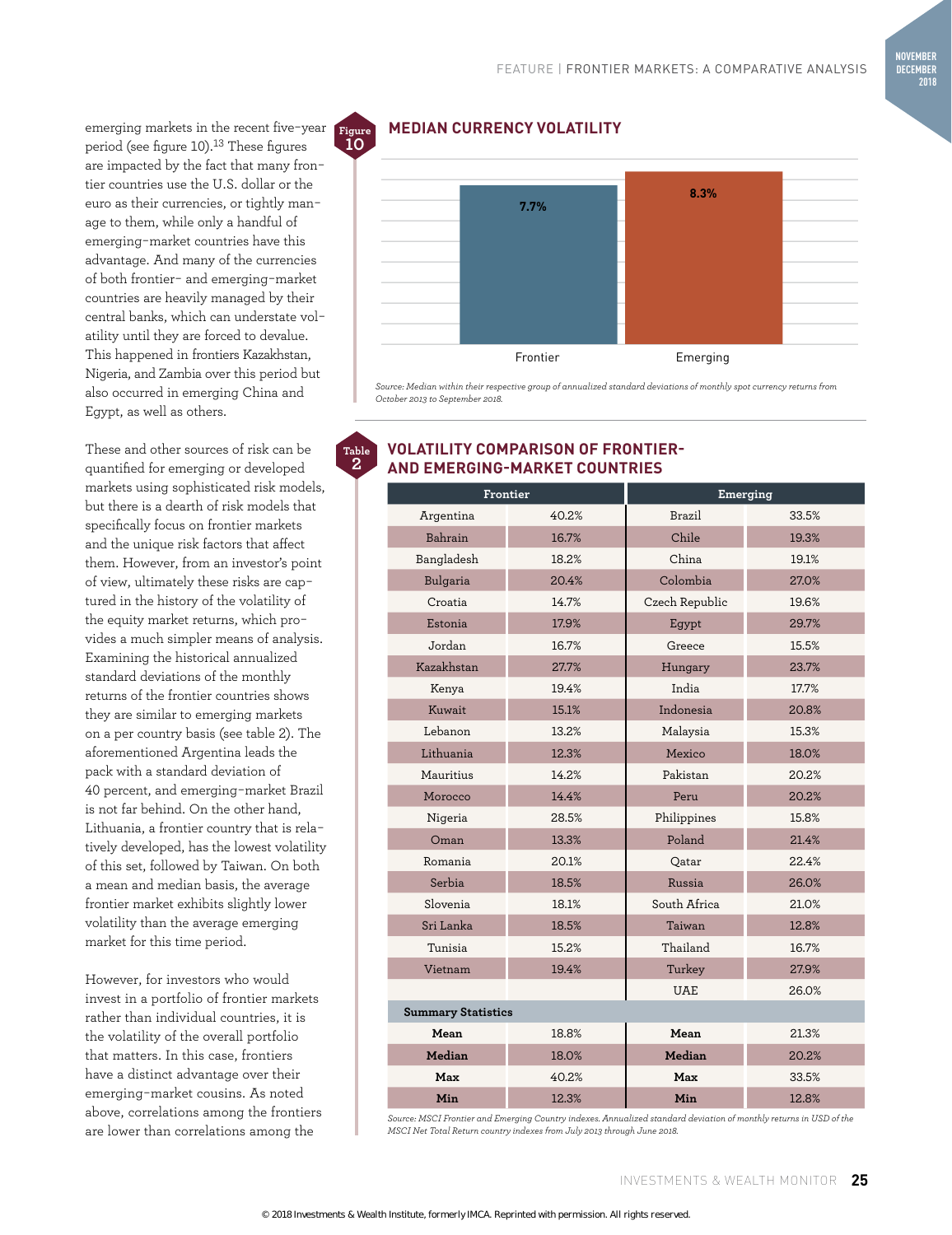emerging markets. Thus, a portfolio of these assets, according to modern portfolio theory, should have lower portfolio-level risk than a portfolio of similarly volatile assets that have higher correlations.14 An index can be viewed as a particular version of a portfolio, and in comparing indexes of frontiers and emerging markets two things become apparent: (1) index volatility is indeed lower than respective average country volatility for both frontiers and emerging, as would be expected, but (2) frontiers exhibit a greater reduction in volatility when combined in an index than emergingmarket countries (see figure 11). In other words, due to their lower crosscorrelations, frontiers gain a relatively larger benefit from diversification in lowering their overall portfolio volatility versus emerging markets.

Of course, an index with its capitalizationbased weighting may not be a preferred version of portfolio implementation for some investors. For example, China alone represents about a third of the weight within each of the emergingmarket MSCI, S&P Dow Jones, and FTSE indexes.15 The frontier indexes from those providers have relatively less concentration, but the top two countries in each index represent more than 30 percent of their respective

**BY COUNTRY**

weight.16 This type of concentration can be a source of volatility and risk that a more balanced approach can further reduce. One approach would be to simply equally weight those same countries within their respective indexes. Ignoring the implementation costs of rebalancing, equal-weighted versions of the frontier- and emerging-market indexes demonstrate the power of further diversification (see figure 11). In this example, the equal-weighted frontier-market volatility of 9 percent is actually below the S&P 500 volatility of 9.8 percent over the same period.

Beyond the opportunities and risks of frontier-market investing, one major disadvantage is its relative illiquidity. The average stock in the MSCI Emerging IMI Index traded 5.6 billion in total dollar volume over the year ending June 30, 2018, but the average stock in the MSCI Frontier IMI Index traded only \$200 million over that same period. In other words, the average frontier stock has about one-twenty-eighth the liquidity of the average emerging-market stock based on those indexes.17 When going beyond the constituents of the major frontier indexes, liquidity can be quite low, which can have implications for market-impact costs when trading. In addition, frontier markets have higher commissions and fees.

As an extreme example, consider that selling a stock in Nigeria includes a 30-basis-point exchange fee, a 30-basis-point central depository and clearing fee, and a 7.5-basis-point stamp duty, plus commissions that can run from just under 50 basis points to more than 100 basis points depending on the broker. Given this low liquidity and the high trading costs, it comes as no surprise that such a small amount of ETF assets track this group.

The low liquidity of frontiers presents a challenge for large institutional investors who want to access the frontiers in sufficient size to make it worth their while to capture the benefits. But this challenge also bolsters the case for investing in the frontiers, because the lack of large institutional money in this asset class arguably means there are more inefficiencies that can be converted into excess returns than in other, morecrowded asset classes and sectors. Although the value of active management in frontier versus emerging markets is beyond the scope of this article, research shows that frontier markets have larger cross-sectional volatility than emerging or developed markets, an indicator of the opportunity to add value through active management.<sup>18</sup>

In considering investment in frontier markets, like all investment decisions, benefits have to be weighed against their costs. Frontier markets offer similar opportunities as emerging markets, often at relatively attractive valuations. Certainly, individual frontier countries can be exposed to unique risks on top of global ones. But their relative independence to each other can mean the volatility of their returns as a whole can be reduced within reasonably constructed portfolios. Perhaps more importantly, the frontier markets' relatively lower correlation to other equity asset classes can provide real diversification benefits. When added to an existing allocation of global equities, frontiers can potentially lower overall portfolio volatility and possibly enhance returns.

#### **Figure 11**

**NOVEMBER DECEMBER 2018**

![](_page_7_Figure_9.jpeg)

**VOLATILITY: AVERAGE COUNTRY VS. INDEX VS. EQUAL WEIGHTED**

*Source: Annualized standard deviation of monthly returns in USD of the MSCI Net Total Return indexes from July 2013 through June 2018. Average Country Volatility using MSCI Frontier and Emerging Country Indexes. Cap Weighted Index are the MSCI Frontier Markets Index, MSCI Emerging Markets Index. Equal Weighted is constructed by equal weighting among the country indexes, rebalanced on a monthly basis.*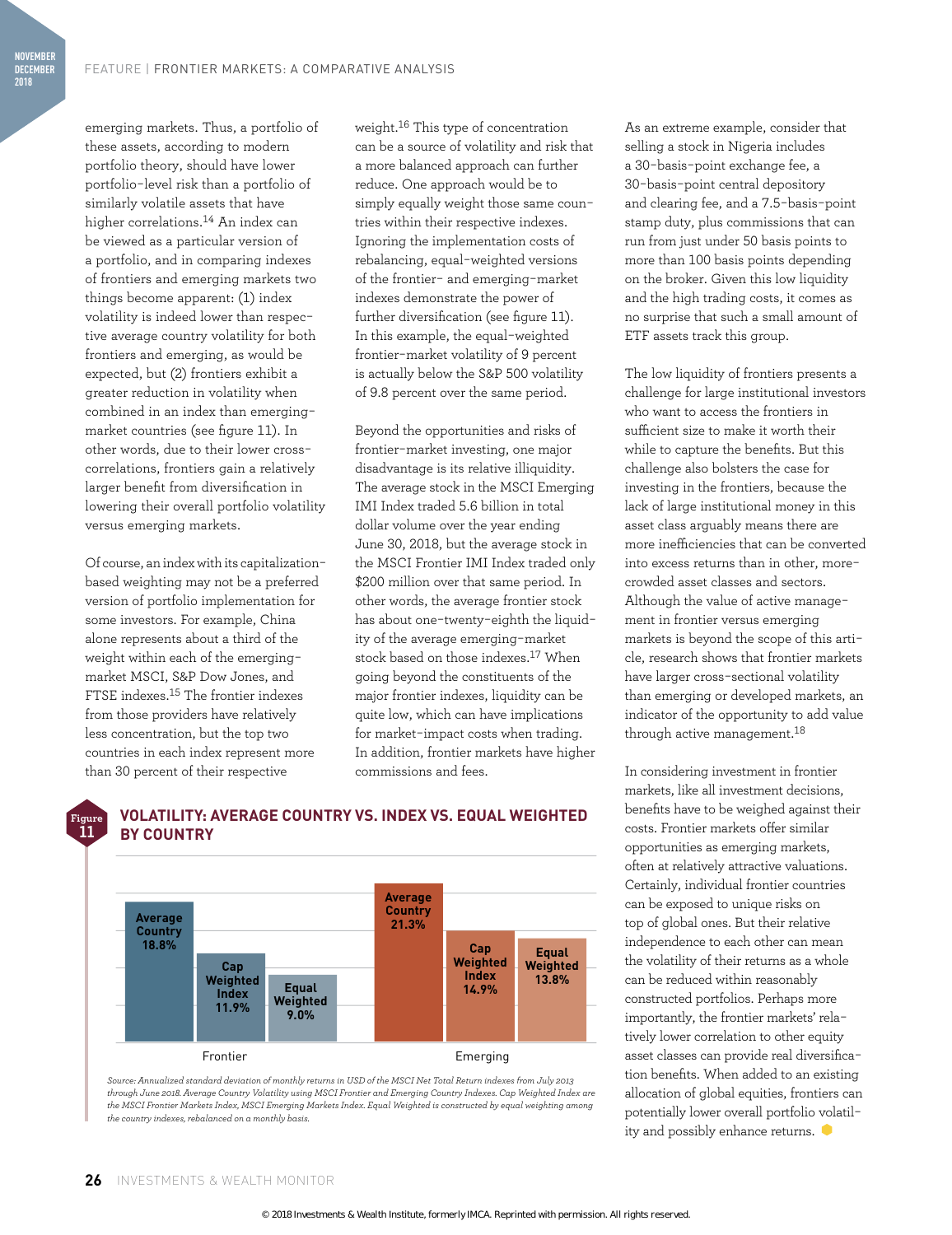*Cliff Quisenberry, CFA®, is chief executive officer and chief investment officer of Caravan Capital Management, LLC. He earned a BA in economics with distinction from Yale University. Contact him at cliffq@caravancap.com.*

#### **ENDNOTES**

- 1. See https://www.ifc.org/wps/wcm/connect/ corp\_ext\_content/ifc\_external\_corporate\_ site/about+ifc\_new/ifc+history/establishingemerging-markets.
- 2. Qatar and UAE were upgraded by MSCI in May 2014 and by S&P Dow Jones in September 2014. FTSE moved UAE from "Unclassified" directly to Secondary Emerging in September 2010 and upgraded Qatar from Frontier to Secondary Emerging in September 2016.
- 3. The Russell Frontier Index is not included because FTSE, which has acquired the Russell Global Equity Index Series, announced it will decommission that index effective December 2018. "RGI Migration Notice – March 2018 Migration timeline and expansion plan for FTSE Russell global indexes," https://www.ftse.com/products/ index-notices/home/getnotice/?id=2588004.
- 4. "Covered" means that country is either a current member of an index provider's frontier, emerging market, or developed indexes or a standalone index.
- 5. See The World Factbook 2018. Washington, DC: Central Intelligence Agency, 2018. Continually Updated. https://www.cia.gov/ library/publications/the-world-factbook/ rankorder/2200rank.html#gh.
- 6. This includes the Eastern Caribbean Securities Exchange and West Africa's regional exchange, Bourse Régionale des Valeurs Mobilières, which operates out of Cote d'Ivoire and includes Benin, Burkina Faso, Guinea-Bissau, Mali, Niger, Senegal, and Togo.
- 7. Forecasted economic growth data is from the April 2018 IMF World Economic Outlook database of annual growth forecasts for 2019 to 2023, https://www.imf.org/external/ pubs/ft/weo/2018/01/weodata/index.aspx.
- 8. Ibid. These 12 are: Guyana, Bhutan, Rwanda, Myanmar, Bangladesh, Laos, Cote d'Ivoire, Benin, Senegal, Mongolia, Cambodia, and Kenya.
- 9. Ibid. Brunei Darussalam is defined as a developed "high income" country by the International Monetary Fund but currently has no stock exchange.
- 10. Based on monthly Net Total returns in USD for the MSCI Frontier Markets Index, MSCI Emerging Markets Index, MSCI World ex-US Index, and Total return of the S&P 500 Index over those periods.
- 11. See BlackRock iShares MSCI Emerging Markets ETF (EEM) factsheet at https:// www.ishares.com/us/literature/fact-sheet/ eem-ishares-msci-emerging-markets-etffund-fact-sheet-en-us.pdf, iShares MSCI Frontier 1000 ETF (FM) factsheet at https:// www.blackrock.com/investing/literature/ fact-sheet/fm-ishares-msci-frontier-100 etf-fund-fact-sheet-en-us.pdf, Vanguard FTSE Emerging Markets Index (VWO) factsheet at https://institutional.vanguard. com/iippdf/pdfs/FS964R.pdf, and Invesco Frontier Markets ETF (FRN) information at https://www.invesco.com/portal/site/us/ investors/etfs/product-detail?productId=- FRN&ticker=FRN&title=invesco-frontiermarkets-etf.
- 12. Excludes frontier countries Jamaica, Palestine, and Trinidad and Tobago due to lack of forecast data.
- 13. The U.S. dollar is the official currency of frontier markets Ecuador and Panama. The frontier markets of Bahrain, Jordan, Kuwait, Lebanon, and Oman and the emerging markets of Qatar, Saudi Arabia, and UAE, are pegged or tightly managed to

the U.S. dollar. The euro is the official currency of frontier markets Cyprus, Estonia, Latvia, Lithuania, Malta, Slovakia, Slovenia, and emerging market Greece. Frontier Burkina Faso, Cote d'Ivoire, and Senegal use the CFA franc, which is pegged to the euro.

- 14. This is Markowitz's famous equation of portfolio standard deviation. See Harry Markowitz, "Portfolio Selection," *Journal of Finance* 7, no. 1 (1952): 77–91.
- 15. From the July 31, 2018, factsheets: MSCI Emerging Markets Index, the S&P Emerging BMI, and the FTSE Emerging Index.
- 16. From the July 31, 2018, factsheets: MSCI Frontier Markets Index (Argentina and Korea total 38.83 percent in combined weight), the S&P Frontier BMI (Argentina and Korea total 32.30 percent in combined weight), and the FTSE Frontier Index (Argentina and Vietnam total 32.70 percent in combined weight).
- 17. Mean of the MSCI Aggregated Annual Traded Value for the constituents of the MSCI Frontier IMI and MSCI Emerging IMI indexes as of June 30, 2018.
- 18. See Mat Lystra, Ben Griffith, and Cliff Quisenberry, "Navigating the Frontier Equity Markets," Russell Investments white paper (April 2015), https://www.advisor select.com/transcript/RussellInvestments/ navigating-the-frontier-equity-markets.

The ideas and opinions set forth in this article are those of the author and should not be deemed to constitute or imply investment advice. Charts and data provided herein are for informational purposes only and should not be relied upon when making any investment decision.

#### **CONTINUING EDUCATION**

To take the CE quiz online, www.investmentsandwealth.org/IWMquiz